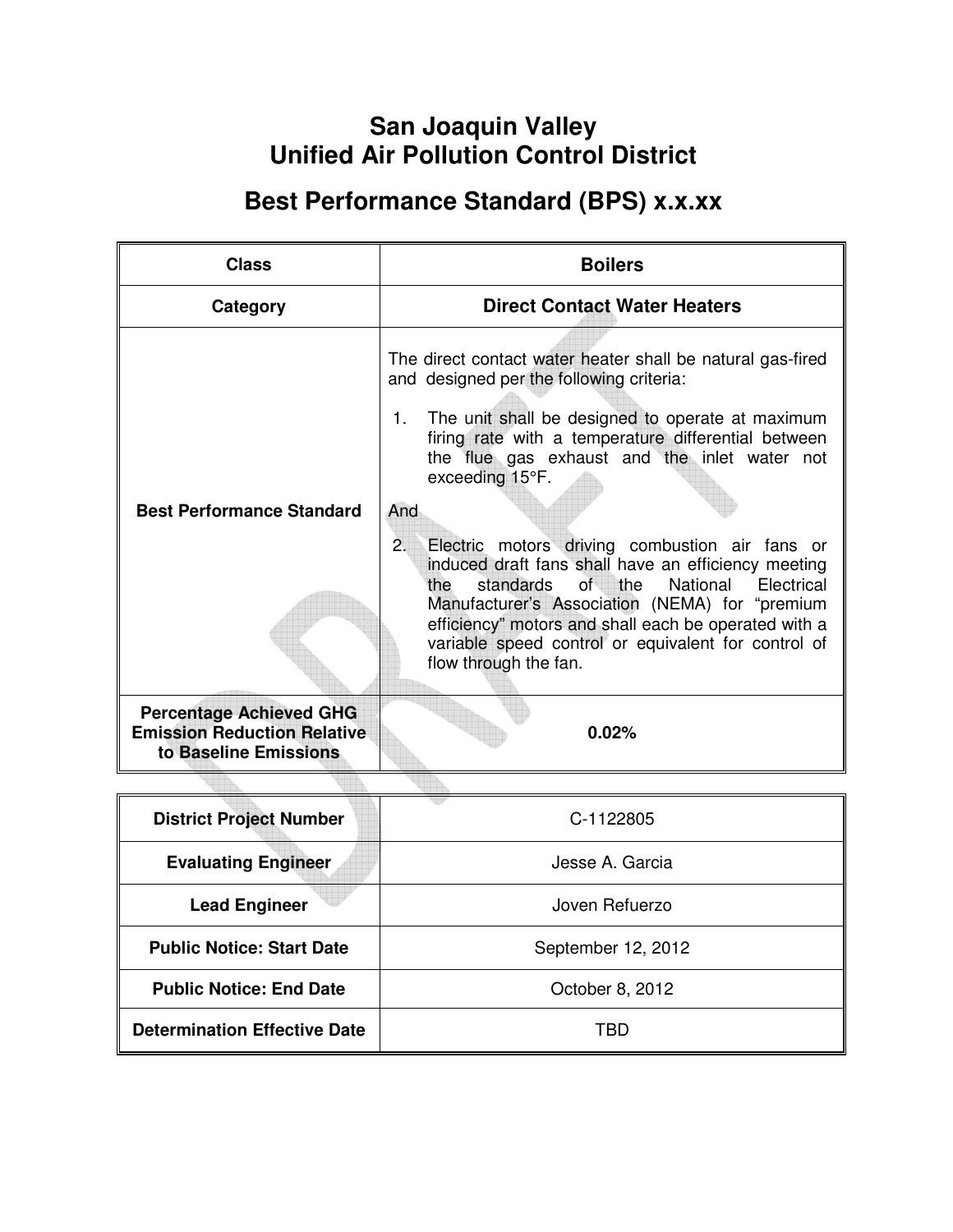# **TABLE OF CONTENTS**

### **l. Best Performance Standard (BPS) Determination Introduction**

- A. Purpose
- B. Definitions
- C. Determining Project Significance Using BPS

### **II. Summary of BPS Determination Phases**

#### **lll. Class and Category**

#### **lV. Public Notice of Intent**

#### **V. BPS Development**

- STEP 1. Establish Baseline Emissions Factor for Class and Category
	- A. Representative Baseline Operation
	- B. Basis and Assumptions
	- C. Unit of Activity
	- D. Calculations
- STEP 2. List Technologically Feasible GHG Emission Control Measures
- STEP 3. Identify all Achieved-in-Practice GHG Emission Control Measures
- STEP 4. Quantify the Potential GHG Emission and Percent Reduction for Each Identified Achieved-in-Practice GHG Emission Control Measure
- STEP 5. Rank all Achieved-in-Practice GHG emission reduction measures by order of % GHG emissions reduction
- STEP 6. Establish the Best Performance Standard (BPS) for this Class and **Category**
- STEP 7. Eliminate All Other Achieved-in-Practice Options from Consideration as Best Performance Standard

#### **VI. Public Participation**

#### **VII. Appendices**

Appendix 1: District's Public Notice of Intent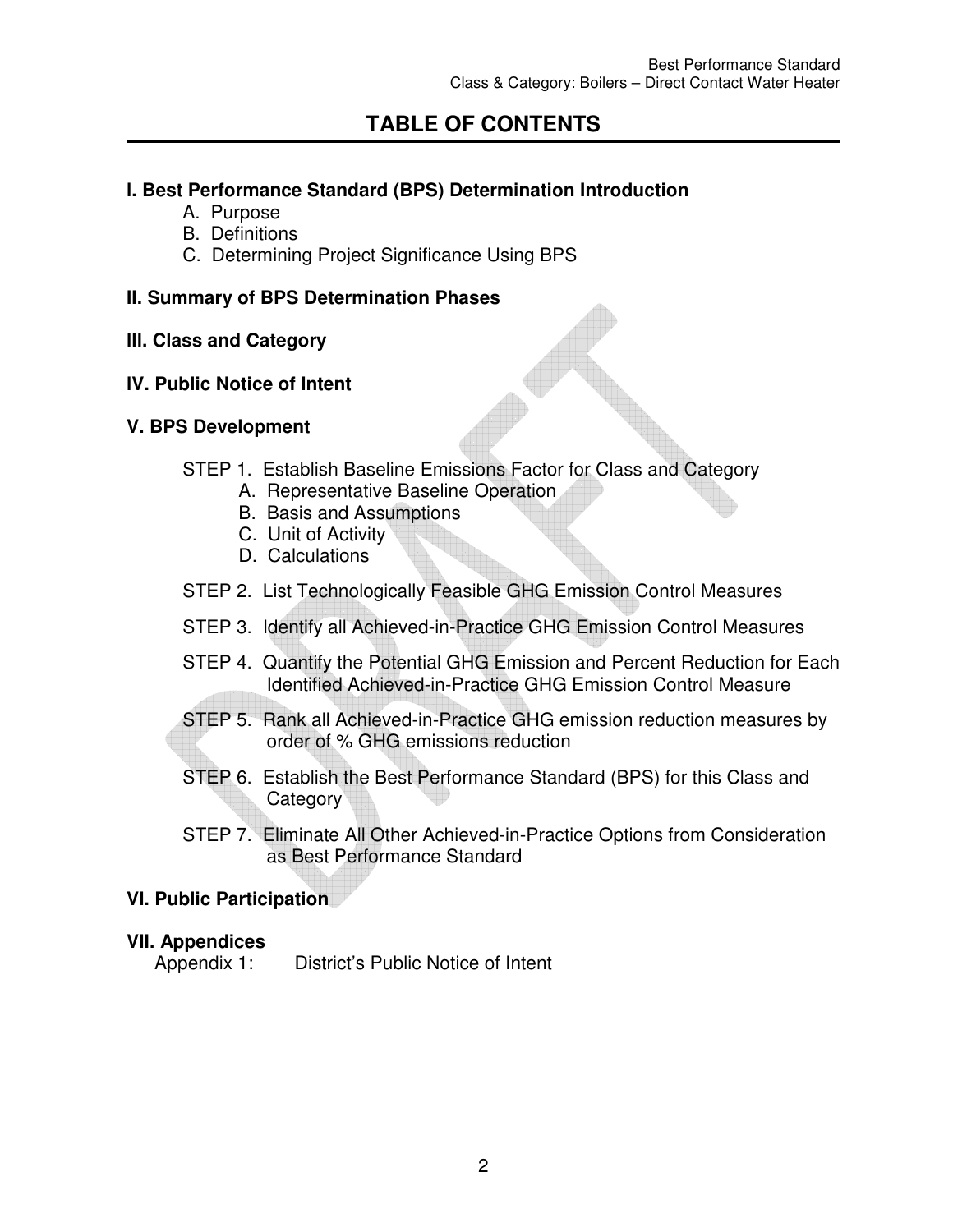## **I. Best Performance Standard (BPS) Determination Introduction**

## **A. Purpose**

To assist permit applicants, project proponents, and interested parties in assessing and reducing the impacts of project specific greenhouse gas emissions (GHG) on global climate change from stationary source projects, the San Joaquin Valley Air Pollution Control District (District) has adopted the polic*y: District Policy – Addressing GHG Emission Impacts for Stationary Source Projects Under CEQA When Serving as the Lead Agency.* This policy applies to projects for which the District has discretionary approval authority over the project and the District serves as the lead agency for CEQA purposes. Nonetheless, land use agencies can refer to it as guidance for projects that include stationary sources of emissions. The policy relies on the use of performance based standards, otherwise known as Best Performance Standards (BPS) to assess significance of project specific greenhouse gas emissions on global climate change during the environmental review process, as required by CEQA. Use of BPS is a method of streamlining the CEQA process of determining significance and is not a required emission reduction measure. Projects implementing BPS would be determined to have a less than cumulatively significant impact. Otherwise, demonstration of a 29 percent reduction in GHG emissions, from business-as-usual, is required to determine that a project would have a less than cumulatively significant impact.

## **B. Definitions**

Best Performance Standard for Stationary Source Projects for a specific Class and Category is the most effective, District approved, Achieved-in-Practice means of reducing or limiting GHG emissions from a GHG emissions source, that is also economically feasible per the definition of Achieved-in-Practice. BPS includes equipment type, equipment design, and operational and maintenance practices for the identified service, operation, or emissions unit class and category.

Business-as-Usual is - the emissions for a type of equipment or operation within an identified class and category projected for the year 2020, assuming no change in GHG emissions per unit of activity as established for the baseline period, 2002- 2004. To relate BAU to an emissions generating activity, the District proposes to establish emission factors per unit of activity, for each class and category, using the 2002-2004 baseline period as the reference.

Category is - a District approved subdivision within a "class" as identified by unique operational or technical aspects.

Class is - the broadest District approved division of stationary GHG sources based on fundamental type of equipment or industrial classification of the source operation.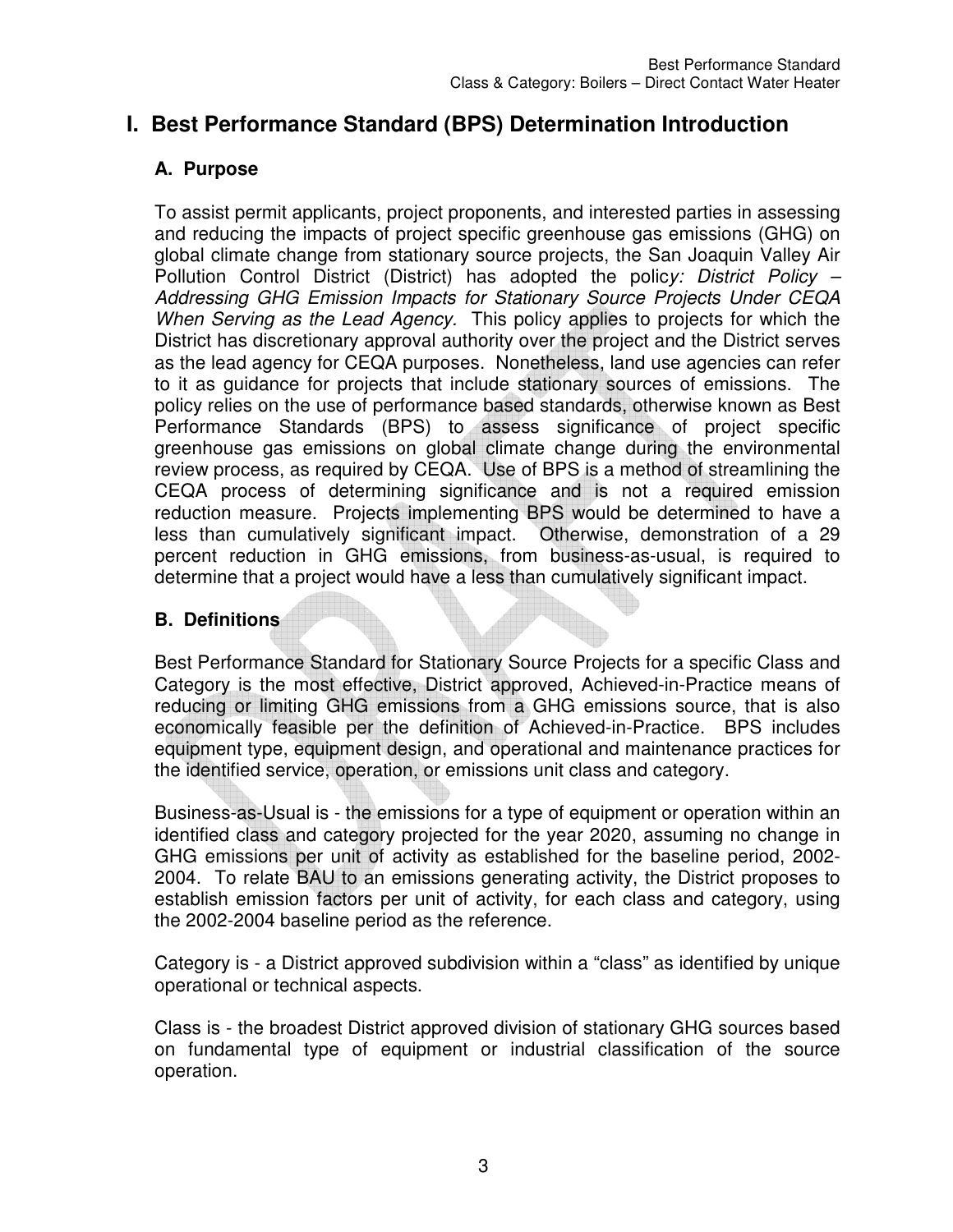### **C. Determining Project Significance Using BPS**

Use of BPS is a method of determining significance of project specific GHG emission impacts using established specifications. BPS is not a required mitigation of project related impacts. Use of BPS would streamline the significance determination process by pre-quantifying the emission reductions that would be achieved by a specific GHG emission reduction measure and pre-approving the use of such a measure to reduce project-related GHG emissions.

GHG emissions can be directly emitted from stationary sources of air pollution requiring operating permits from the District, or they may be emitted indirectly, as a result of increased electrical power usage, for instance. For traditional stationary source projects, BPS includes equipment type, equipment design, and operational and maintenance practices for the identified service, operation, or emissions unit class and category.

## **II. Summary of BPS Determination Process**

The District has established Direct Contact Water Heaters – All Industries as a separate class and category which requires implementation of a Best Performance Standard (BPS) pursuant to the District's Climate Change Action Plan (CCAP). The District's determination of the BPS for this class and category has been made using the BPS development process established in the District's Final Staff Report, *Addressing Greenhouse Gas Emissions under the California Environmental Quality Act.* A summary of the specific implementation of the phased BPS development process for this specific determination is as follows:

| Table 1<br><b>BPS Development Process Phases for Direct Contact Water Heaters</b> |                                                                       |             |                                                            |
|-----------------------------------------------------------------------------------|-----------------------------------------------------------------------|-------------|------------------------------------------------------------|
| <b>Phase</b>                                                                      | <b>Description</b>                                                    | <b>Date</b> | <b>Description</b>                                         |
|                                                                                   | <b>Public Notice</b><br>of Intent                                     | 9/12/2012   | The District's intent notice is attached as Appendix 1     |
| 2                                                                                 | <b>BPS</b><br>Development                                             | N/A         | See evaluation document.                                   |
| 3                                                                                 | Public<br>Participation:<br><b>Public Notice</b><br><b>Start Date</b> | 10/15/2012  | A Draft BPS evaluation was provided for public<br>comment. |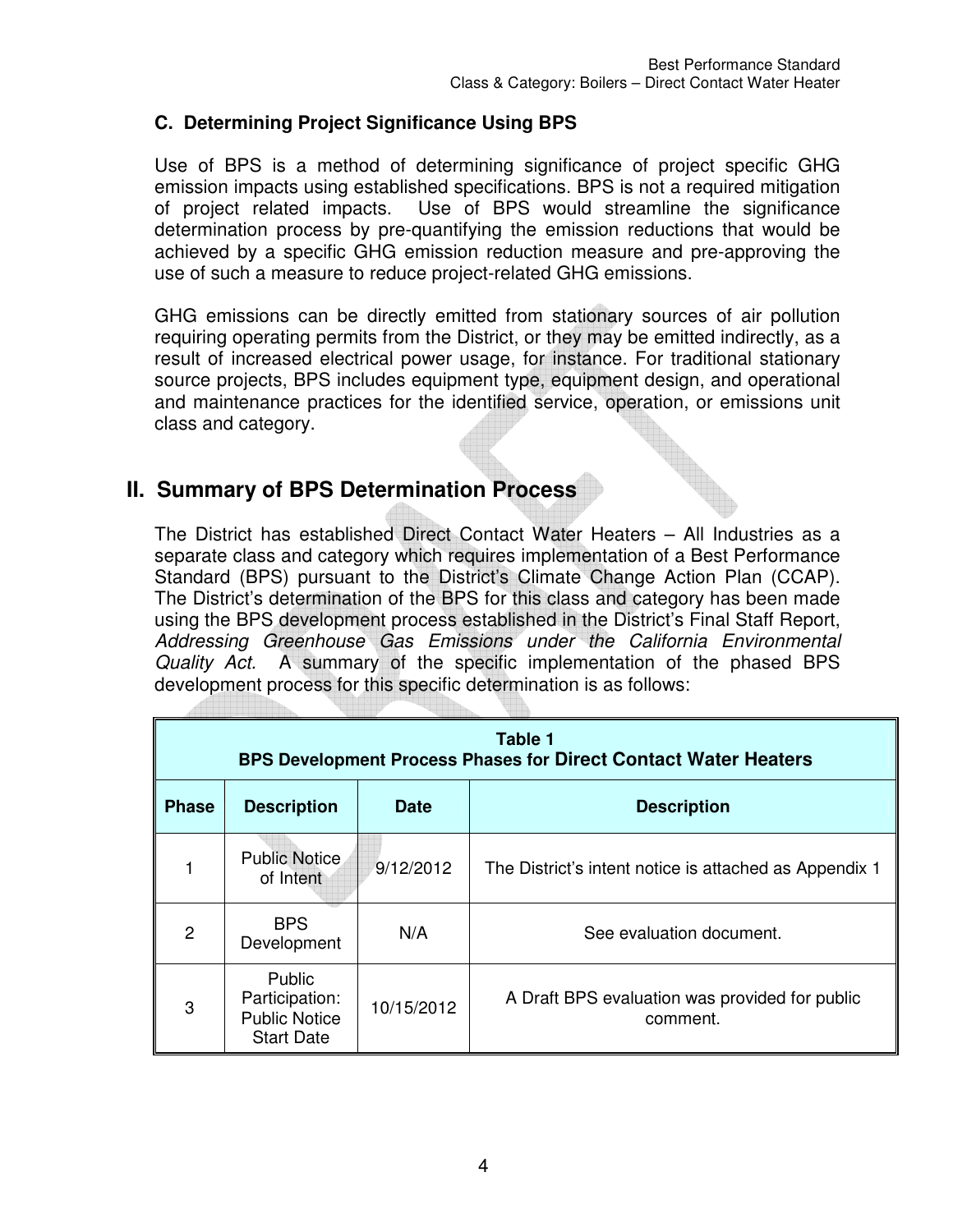## **III. Class and Category**

**Boilers** are recognized as a distinct class based on the following:

- Boilers represent a distinct operation (external combustion equipment used to produce hot water or steam) when compared to all other permit units currently regulated by the District.
- The District already considers this a distinct class with respect to Best Available Control Technology (BACT) for criteria pollutant emissions.
- This is a distinct class with respect to the District's prohibitory rules for criteria pollutant emissions (Rules 4306 - 4308 and 4320).
- Boilers and steam generators differ from process heaters as boiler and steam generators are limited to boiling or raising the temperature of fluid.
- Boilers differ from dryers as boilers do not dry or cure material by direct contact with the products of combustion.
- Boilers differ from dehydrators as process heaters do not drive free fluid from products like fruits, vegetables, and nuts, at an accelerated rate without damage to the product.

**Direct Contact Water Heaters** are recognized as a distinct category based on the following:

• Direct contact water heaters heat water by having the flue gas in contact with the water.

• Boilers and steam generators typically raise the temperature of a fluid by indirect heat transfer.

Since direct contact water heaters are the only class and category that heat water by direct contact, it will be a separate class and category from other types of boilers.

## **IV. Public Notice of Intent**

Prior to developing the development of BPS for this class and category, the District published a Notice of Intent. Public notification of the District's intent to develop BPS for this class and category was sent on September 12, 2012 to individuals registered with the CCAP list server. The District's notification is attached as Appendix 1.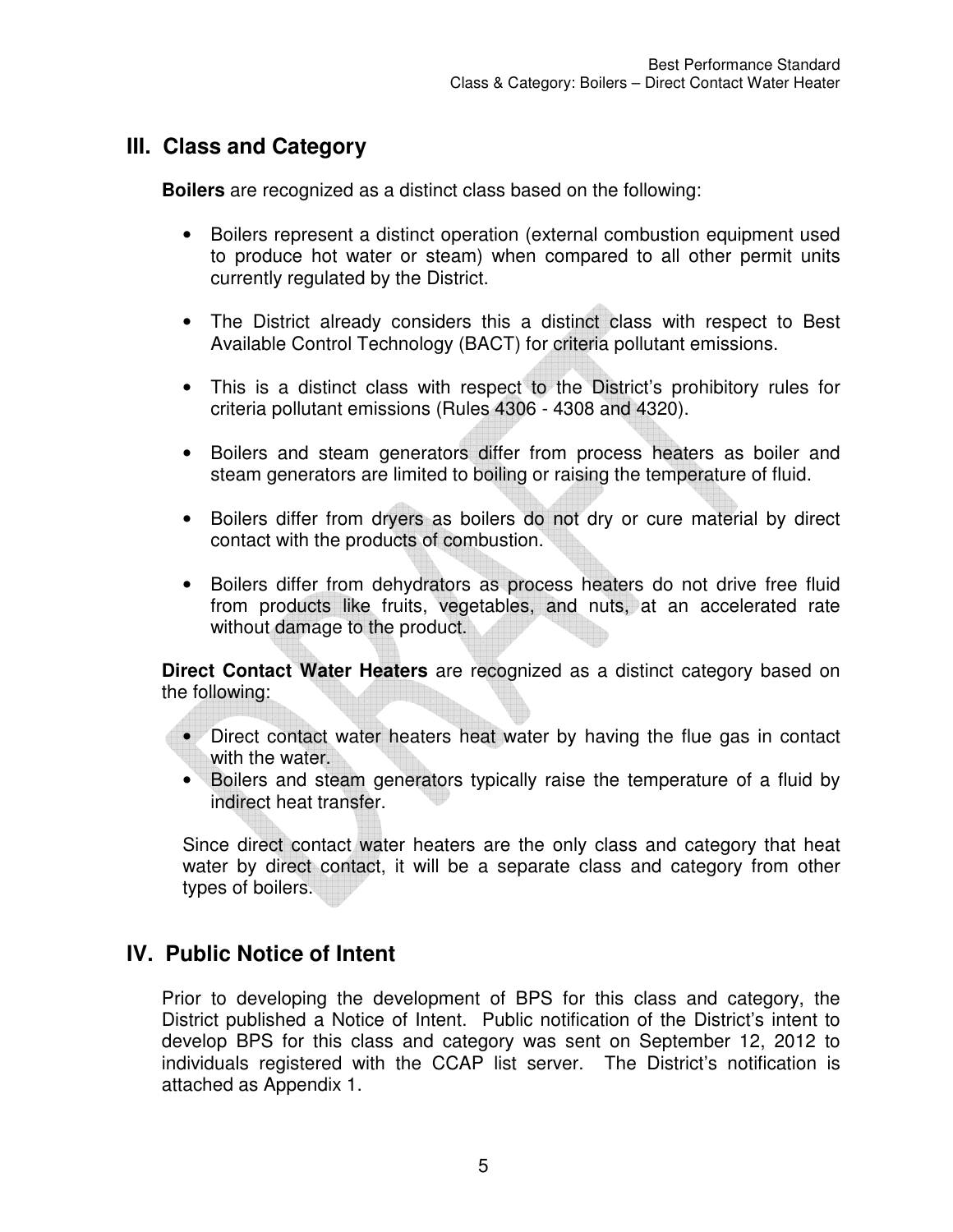The District did not receive any comments during the initial public outreach.

## **V. BPS Development**

## **STEP 1. Establish Baseline Emissions Factor for Class and Category**

The Baseline Emission Factor (BEF) is defined as the three-year average (2002-2004) of GHG emissions for a particular class and category of equipment in the San Joaquin Valley (SJV), expressed as annual GHG emissions per unit of activity. The Baseline Emission Factor is calculated by first defining an operation which is representative of the average population of units of this type in the SJV during the Baseline Period and then determining the specific emissions per unit throughput for the representative unit.

## **A. Representative Baseline Operation**

Direct contact water heaters basically spray the inlet water down on to a packed bed, typically made up of poly rings which are made out of stainless steel, to break the water up into smaller droplets and increase surface area and to increase the residency time to allow the counterflow flue gas to transfer as much heat as possible to the water. The flue gas exits the top of the units with most heat removed and transferred to the water.

The heated water typically enters an integral storage tank at the bottom of the unit. The heated water can be either pumped from the integral storage tank to its final use, or it can be pumped to larger storage tanks for use at a later time. Based on a review of the units operated during the baseline period, a representative direct contact water heater has been determined to have the following attributes:

- Natural gas fired, forced draft burners
- Electrical motors powering the combustion air supply fan.
- Temperature differential between the inlet water temperature and the flue gas exhaust temperature of 15°F or less when operating at steady state.

## **B. Basis and Assumptions**

- Heat loss through walls of uninsulated tank is negligible.
- All direct GHG emissions are the result of the combustion of natural gas in the direct contact water heater.
- Fuel consumption for this unit is 18 MMBtu/hr or 157,680 MMBtu/year.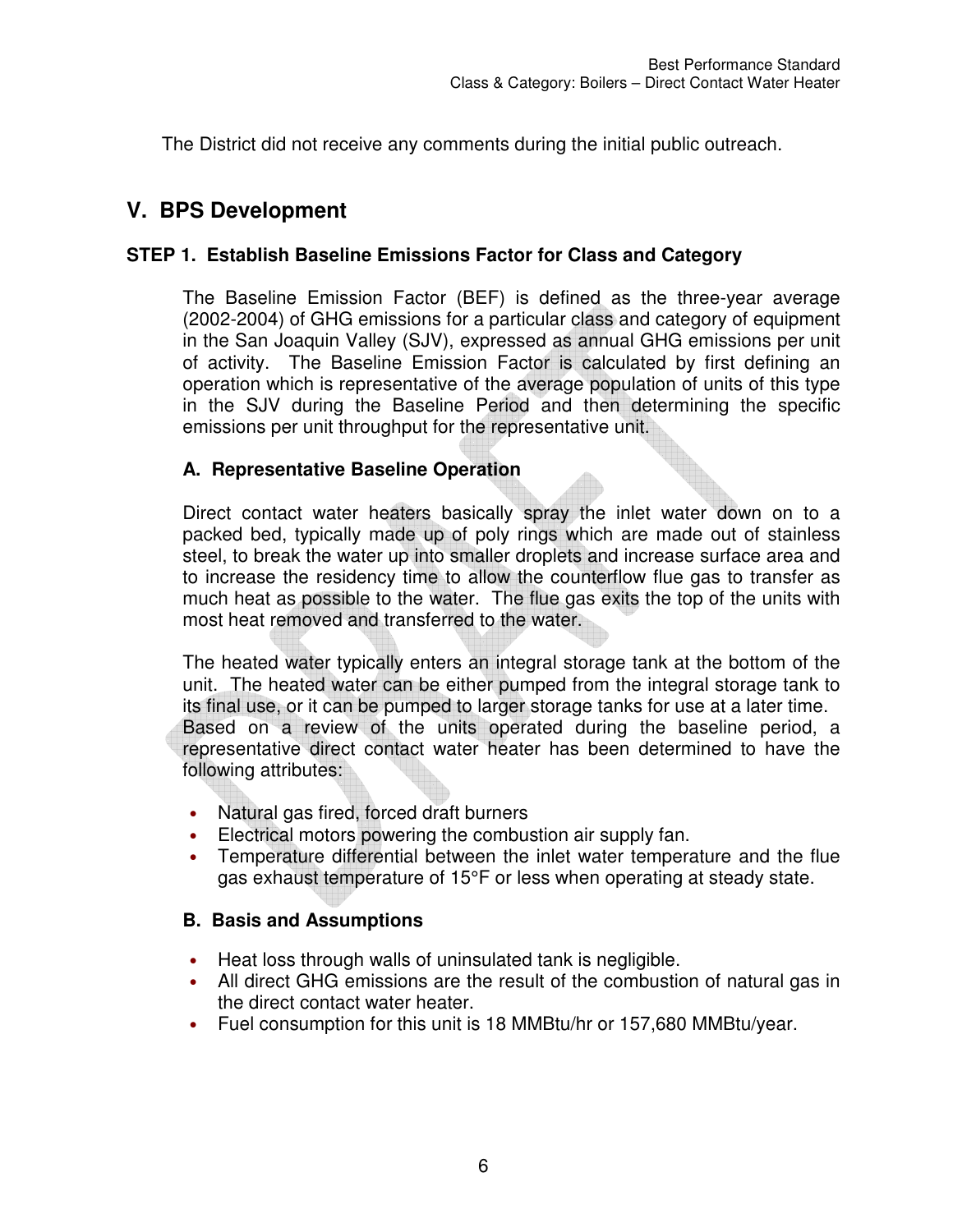- The GHG emission factor for natural gas combustion is 52.92 kg- $CO2e/MMB$ tu (equivalent to 117 lb- $CO<sub>2</sub>e/MMB$ tu) per CCAR document<sup>1</sup>.
- Indirect emissions are produced due to the operation of the combustion fan. There is one fan that requires 15 horsepower.
- The California Energy Commission document "Updated Macroeconomic Analysis of Climate Strategies Presented in the March 2006 Climate Action Team Report" dated October 15, 2007 (available at http://www.climatechange.ca.gov/climate\_action\_team/reports/2007-10-15 MACROECONOMIC ANALYSIS.PDF) provides an estimate of GHG emissions due to electricity consumption in California as a result of implementing various strategies to reduce GHG emissions in the State by 2020. Indirect emissions from electric power consumption are calculated using this standardized emission factor for electricity use of 313 kg- $CO2e/MWh = 0.690$  lb- $CO2e/kWh$
- Electric motor efficiency will depend on the size and efficiency classification of the motor, as shown in the following table:

| Table 2. Electric Motor Efficiency (%) |          |         |  |
|----------------------------------------|----------|---------|--|
| <b>Rating HP</b>                       | Standard | Premium |  |
| $1 - 4$                                | 78.8     | 85.5    |  |
| $5 - 9$                                | 84.0     | 86.5    |  |
| $10 - 19$                              | 85.5     | 89.5    |  |
| $20 - 49$                              | 88.5     | 91.7    |  |
| $50 - 99$                              | 90.2     | 93.0    |  |
|                                        |          |         |  |

Notes:

- Standard Efficiency values reflect NEMA Design B motors, 1 hp and larger that operate more than 500 hours per year.
- Premium Efficiency values reflect the nominal efficiency standards for motors manufactured after December 19, 2010, under the *Energy Independence and Security Act of 2007*.

# **C. Unit of Activity**

To relate Business-as-Usual to an emissions generating activity, it is necessary to establish an emission factor per unit of activity, for the established class and category, using the 2002-2004 baseline period as the reference. The resulting emission factor is a combination of direct emissions from fuel consumption and indirect emissions from electricity consumption.

 $\overline{a}$ <sup>1</sup> California Climate Change Action Registry (CCAR), Version 3.1, January, 2009 (Appendix C, Tables C.7 and C.8)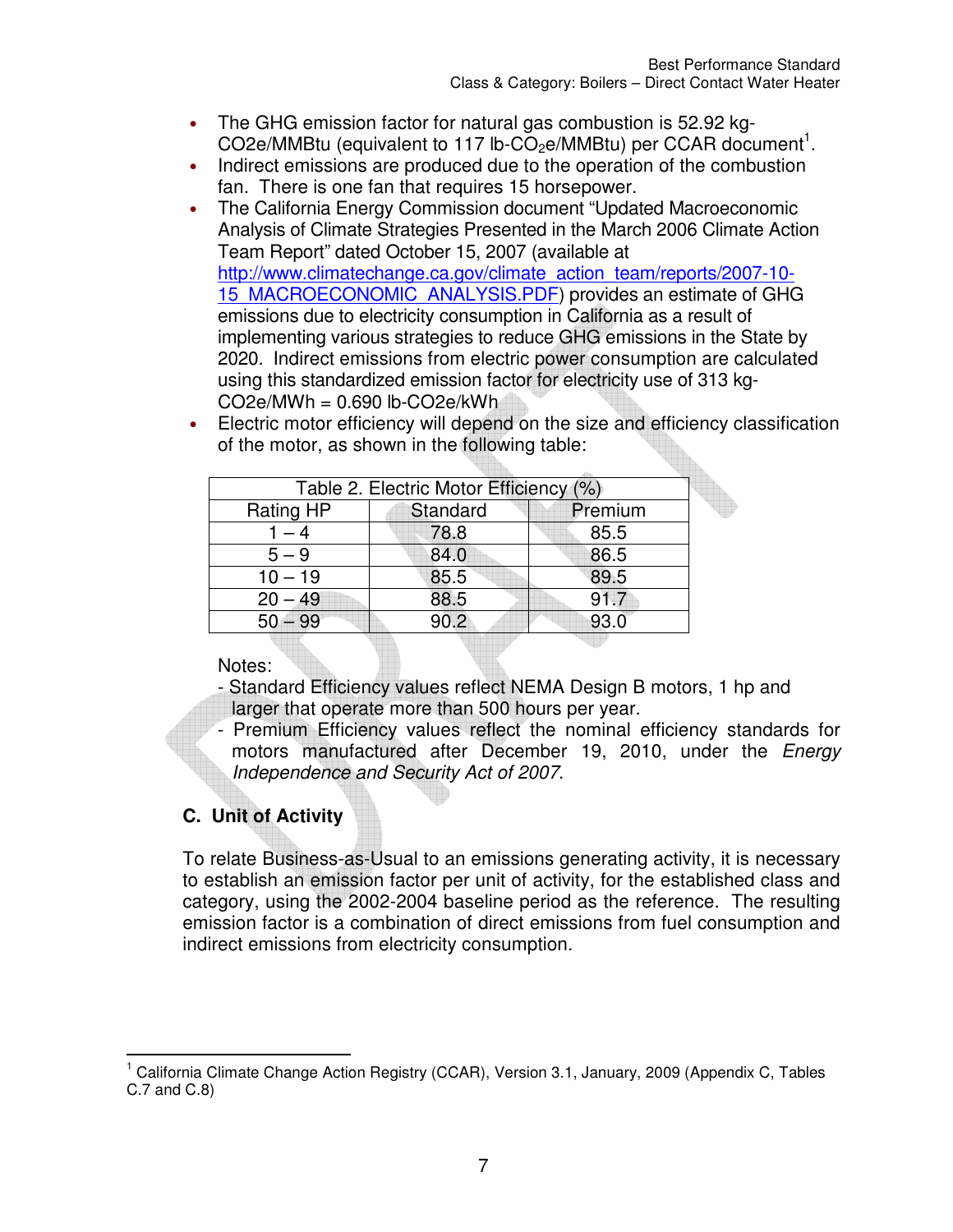## **D. Calculations**

## **1. Direct GHG Emissions**

Direct GHG emissions from the burning of natural gas were calculated assuming the maximum burner firing rate and using the following formula:

Direct GHG = 18.0 MMBtu/hr x 117 lb-CO<sub>2</sub>e/MMBtu  $= 2,106.0$  lb-CO<sub>2</sub>e/hr

## **2. Indirect GHG Emissions**

Indirect GHG emissions from the production of electricity of the electrical power for the motors were calculated using the following equations:

 $kW/hr = hp/hr \times 0.7457 kW/hp \times (1/efficiency)$  $lb$ -CO2e/hr = kW/hr x 0.524 lb-CO2e/kWh

Indirect GHG = 15 hp x 0.7457 kW/hp x (1  $\div$  85.5%) x 0.690 lb-CO2e/kWh  $= 9.0$  lb-CO2e/hr

## **3. Total Baseline Emissions**

The Baseline Emission Factor is the sum of the direct and the indirect emissions:

 $BEF = 2,106.0$  lb-CO<sub>2</sub>e/hr + 9.0 lb-CO2e/hr  $BEF = 2,115.0$  lb-CO<sub>2</sub>e/hr

## **STEP 2. List Technologically Feasible GHG Emission Control Measures**

For the specific equipment or operation being proposed, all technologically feasible GHG emissions reduction measures are listed, including equipment selection, design elements and best management practices, that do not result in an increase in criteria pollutant emissions compared to the proposed equipment or operation.

Input and comments were solicited specifically from five different direct contact water heater manufacturers as well as information gathered from various internet searches. The District was able to obtain comments from representatives of two direct contact water heater manufacturers, Armstrong International and QuickWater. After consulting with the manufacturers and internet research, the following findings or considerations are applicable to this class and category: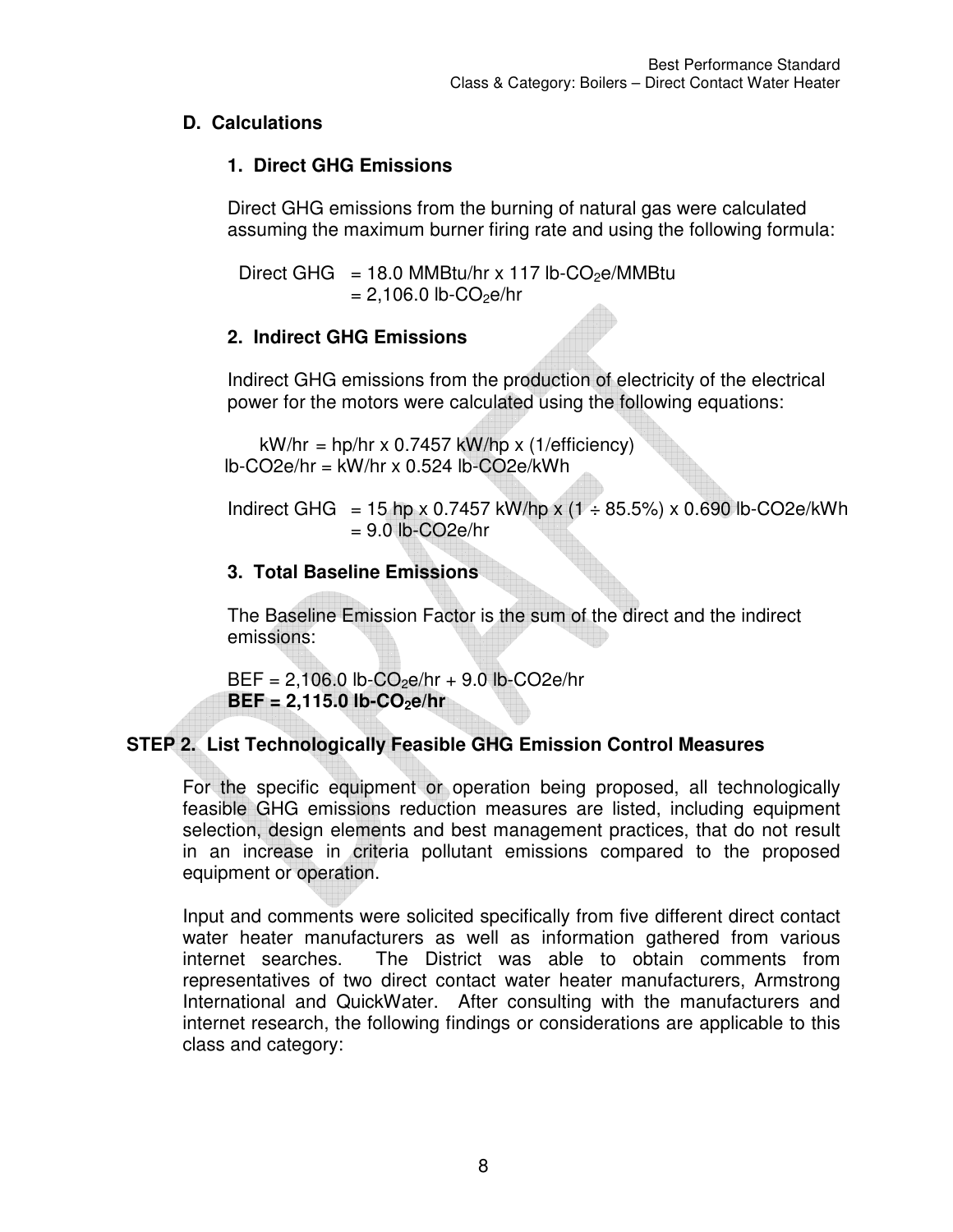- The GHG emissions strictly from the combustion of fuel is minimized when natural gas, with emissions of 117 lb-CO2e/MMBtu, is used as opposed to other higher carbon fuels such as diesel fuel oil, with emissions of 161 lb-CO2e/MMBtu.
- An electric motor efficiency standard is published by the National Electrical Manufacturers Association (NEMA) which is identified as the "NEMA Premium Efficiency Electric Motors Program". For large motors, the NEMA premium efficiency motor provides a gain of approximately 5-8 percentage points in motor efficiency when compared to a standard efficiency motor. The NEMA specification covers motors up to 500 horsepower and motors meeting this specification are in common use and are available from most major electric motor manufacturers.
- Control of the combustion air fan operation by use of a variable speed electric motor will provide substantial energy savings when compared to operation at a fixed speed and controlled by throttling the discharge flow. The most common and economical variable speed drive is the variable frequency drive (VFD) which has become commonly available in the last decade and is typical for new boiler fan applications. The VFD provides especially significant energy savings when a boiler is operated at substantial turndown rations which can result in throttling away more than half the rated energy output of the motor.

Considering the relatively low temperature of flue gas exhaust (typically less than 100°F as reported by a couple different manufacturers), and the maximum temperature differential between inlet water and flue gas exhaust, additional heat recovery is impracticable and negligible.

For the specific equipment or operation being proposed, with consideration of input from industry and manufacturers, all technologically feasible GHG emissions reduction measures are listed, including equipment selection, design elements and best management practices, that do not result in an increase in criteria pollutant emissions compared to the proposed equipment or operation.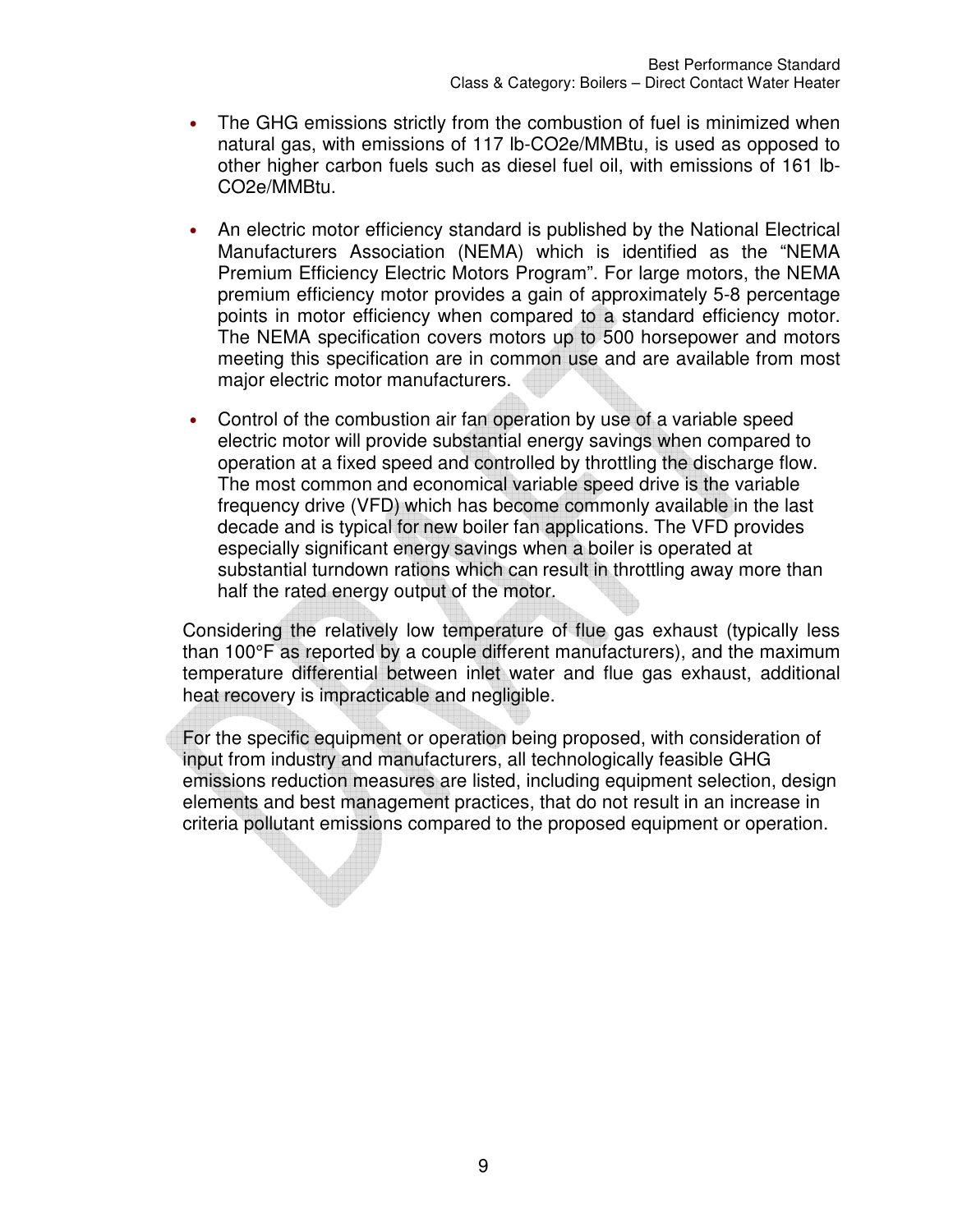|    | Table 3<br><b>Technologically Feasible GHG Reduction Measures for Direct Contact Water</b><br><b>Heaters</b>                                                                                                                                                                                                                                          |                                                                                                                                                                                                                     |  |  |
|----|-------------------------------------------------------------------------------------------------------------------------------------------------------------------------------------------------------------------------------------------------------------------------------------------------------------------------------------------------------|---------------------------------------------------------------------------------------------------------------------------------------------------------------------------------------------------------------------|--|--|
|    | <b>Reduction Measure</b>                                                                                                                                                                                                                                                                                                                              | <b>Qualifications</b>                                                                                                                                                                                               |  |  |
|    | The direct contact water heater shall be<br>designed to operate at steady state with a<br>maximum temperature differential between<br>the inlet water temperature and the flue gas<br>exhaust temperature of 15°F.                                                                                                                                    | Limiting the temperature<br>differential ensures no<br>excess<br>heat/energy loss through the stack<br>thermal<br>high<br>and<br>ensures<br>efficiency.                                                             |  |  |
| 2. | Electric motors driving combustion air fans or<br>induced draft fans shall have an efficiency<br>meeting the standards of the National<br><b>Electrical Manufacturer's Association</b><br>(NEMA) for "premium efficiency" motors and<br>shall each be operated with a variable speed<br>control or equivalent for control of flow<br>through the fan. | Ability to adjust airflow through the<br>direct contact water heater without<br>the need to use restrictive louvers<br>maximum efficiency<br>for<br>and<br>conversion of electrical energy to<br>mechanical energy. |  |  |

All of the control measures identified above are consistent with control equipment for criteria pollutants which meets current regulatory requirements. None of the identified control measures would result in an increase in emissions of criteria pollutants.

## **STEP 3. Identify all Achieved-in-Practice GHG Emission Control Measures**

For all technologically feasible GHG emission reduction measures, all GHG reduction measures determined to be Achieved-in-Practice are identified. Achieved-in-Practice is defined as any equipment, technology, practice or operation available in the United States that has been installed and operated or used at a commercial or stationary source site for a reasonable period of time sufficient to demonstrate that the equipment, the technology, the practice or the operation is reliable when operated in a manner that is typical for the process. In determining whether equipment, technology, practice or operation is Achieved-in-Practice, the District will consider the extent to which grants, incentives or other financial subsidies influence the economic feasibility of its use.

The following findings or considerations are applicable to this class and category: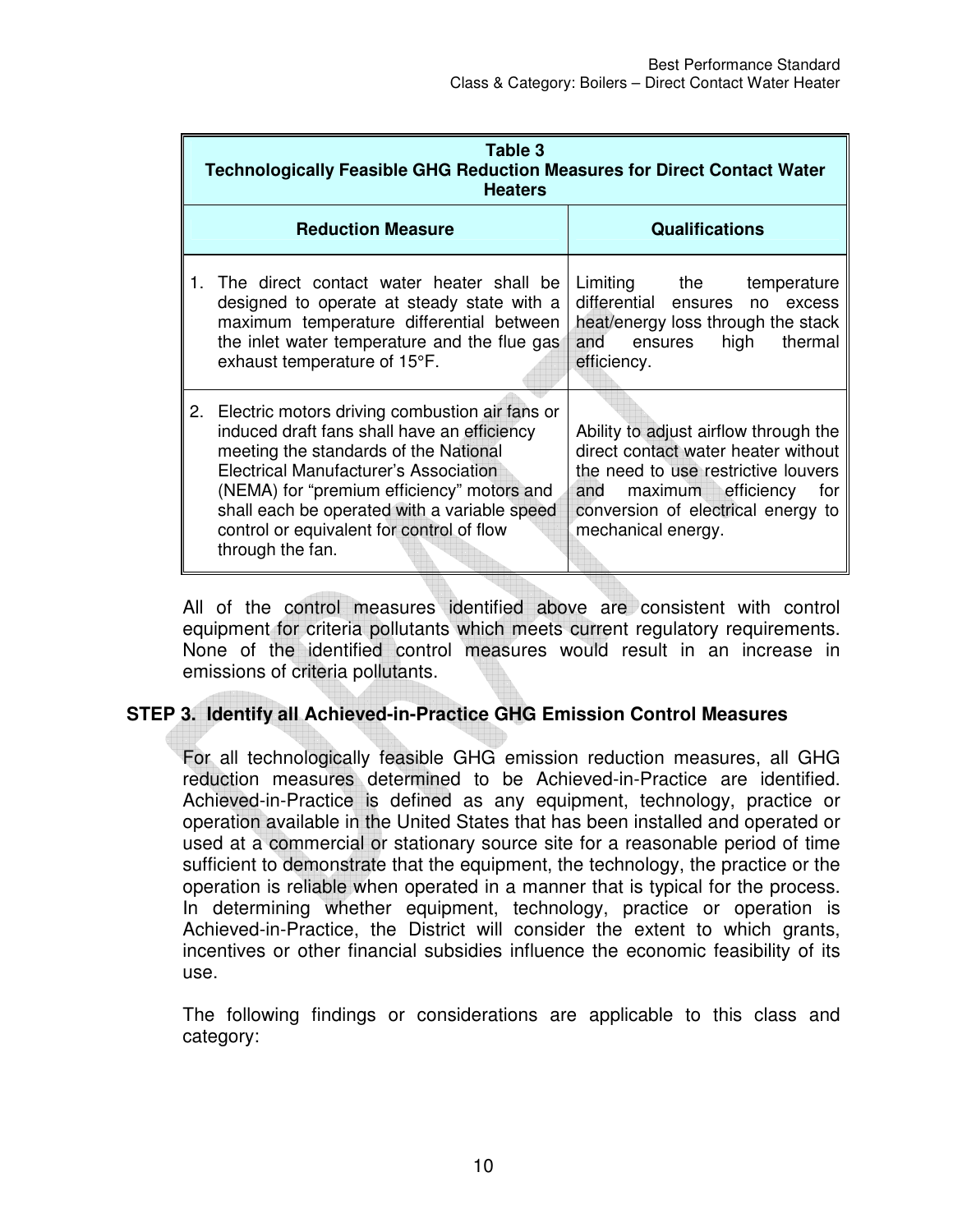- A survey of permitted units in the District revealed that there are several direct contact water heater that operate with a maximum temperature differential between the inlet water temperature and the flue gas exhaust temperature of 15°F. The counterflow flue gas design that is typically used in the direct contact water heaters has been in use since before  $1980^2$ .
- An electric motor efficiency standard is published by the National Electrical Manufacturers Association (NEMA) which is identified as the "NEMA Premium Efficiency Electric Motors Program". For large motors, the NEMA premium efficiency motor provides a gain of approximately 5-8 percentage points in motor efficiency when compared to a standard efficiency motor. The NEMA specification covers motors up to 500 horsepower and motors meeting this specification are in common use and are available from most major electric motor manufacturers.

Based on a review of available technology and permitted units, the following is determined to be the Achieved-in-Practice GHG emission reduction measures for this class and category:

| Table 4<br>Achieved-in-Practice GHG Control Measures for Direct Contact Water Heaters                                                                                                                                                                                                                                                             |                                                                                                                                                                                                                     |  |  |  |  |
|---------------------------------------------------------------------------------------------------------------------------------------------------------------------------------------------------------------------------------------------------------------------------------------------------------------------------------------------------|---------------------------------------------------------------------------------------------------------------------------------------------------------------------------------------------------------------------|--|--|--|--|
| <b>GHG Control Measures</b>                                                                                                                                                                                                                                                                                                                       | <b>Achieved-Qualifications</b>                                                                                                                                                                                      |  |  |  |  |
| 1. The direct contact water heater shall be<br>designed to operate at steady state with a<br>maximum temperature differential between<br>the inlet water temperature and the flue gas<br>exhaust temperature of 15°F.                                                                                                                             | Limiting the<br>temperature<br>differential ensures no excess<br>heat/energy loss through the stack<br>and ensures<br>high<br>thermal<br>efficiency.                                                                |  |  |  |  |
| 2. Electric motors driving combustion air fans or<br>induced draft fans shall have an efficiency<br>meeting the standards of the National<br>Electrical Manufacturer's Association<br>(NEMA) for "premium efficiency" motors and<br>shall each be operated with a variable speed<br>control or equivalent for control of flow<br>through the fan. | Ability to adjust airflow through the<br>direct contact water heater without<br>the need to use restrictive louvers<br>maximum efficiency<br>for<br>and<br>conversion of electrical energy to<br>mechanical energy. |  |  |  |  |

 2 One direct contact water heater manufacturer has claimed to have manufactured units with the same basic design since before 1980.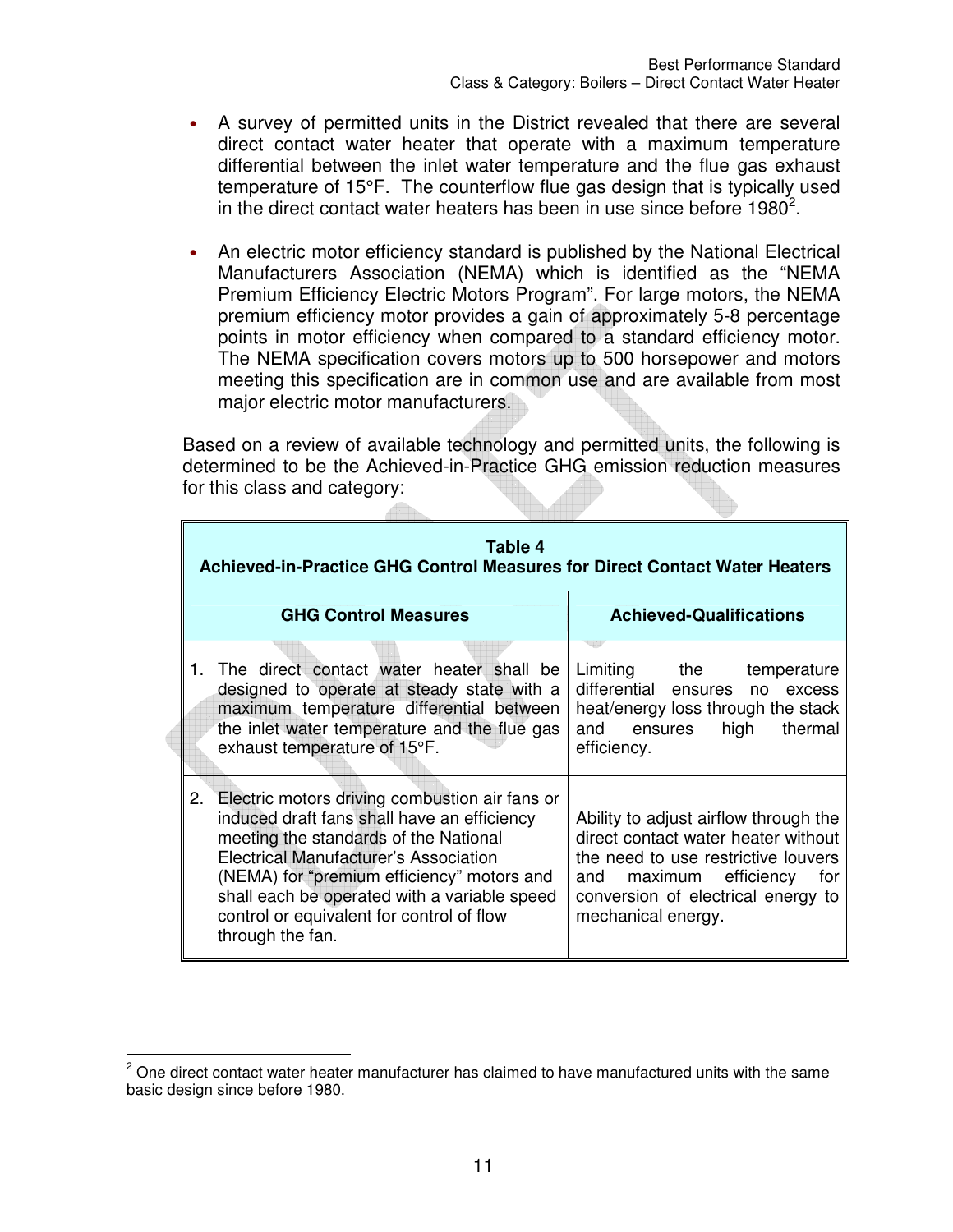#### **STEP 4. Quantify the Potential GHG Emission and Percent Reduction for Each Identified Achieved-in-Practice GHG Emission Control Measure**

For each Achieved-in-Practice GHG emission reduction measure identified:

- a. Quantify the potential GHG emissions per unit of activity (Ga)
- b. Express the potential GHG emission reduction as a percent (Gp) of Baseline GHG emissions factor per unit of activity (BEF)
	- The direct contact water heater shall be designed to operate at steady state with a maximum temperature differential between the inlet water temperature and the flue gas exhaust temperature of 15°F.
	- Electric motors driving combustion air fans or induced draft fans shall have an efficiency meeting the standards of the National Electrical Manufacturer's Association (NEMA) for "premium efficiency" motors and shall each be operated with a variable speed control or equivalent for control of flow through the fan.

Except for the premium-efficiency motors, all of the Achieved in Practice technology was in use during the Baseline Period and is commonly found in new installations. As a result, there is no GHG emission reduction associated with those control options.

## **A. Basis and Assumptions:**

- All direct GHG emissions are the result of the combustion of natural gas in this unit.
	- Indirect emissions are produced due to the operation of the combustion fan. There is one fan that requires 15 horsepower.
- Electric motor efficiency is 89.5% (NEMA Premium Motor Standard for 15 hp motors).
- Indirect emissions from electric power consumption are calculated based on the current PG&E electric power generation factor of 0.524 lb-CO2e/kWh

## **B. Calculation of Potential GHG Emissions per Unit of Activity (Ga):**

## **1. Direct GHG emissions**

The combustion process of the baseline direct contact water heater is already highly efficient in controlling GHG emissions due to the use of natural gas, which has a lower carbon content than diesel fuel oil and direct heat transfer, which maximize the thermal efficiency. There are no known improvements which could further enhance the combustion process; therefore, there are no potential reductions in direct GHG emissions from this class and category.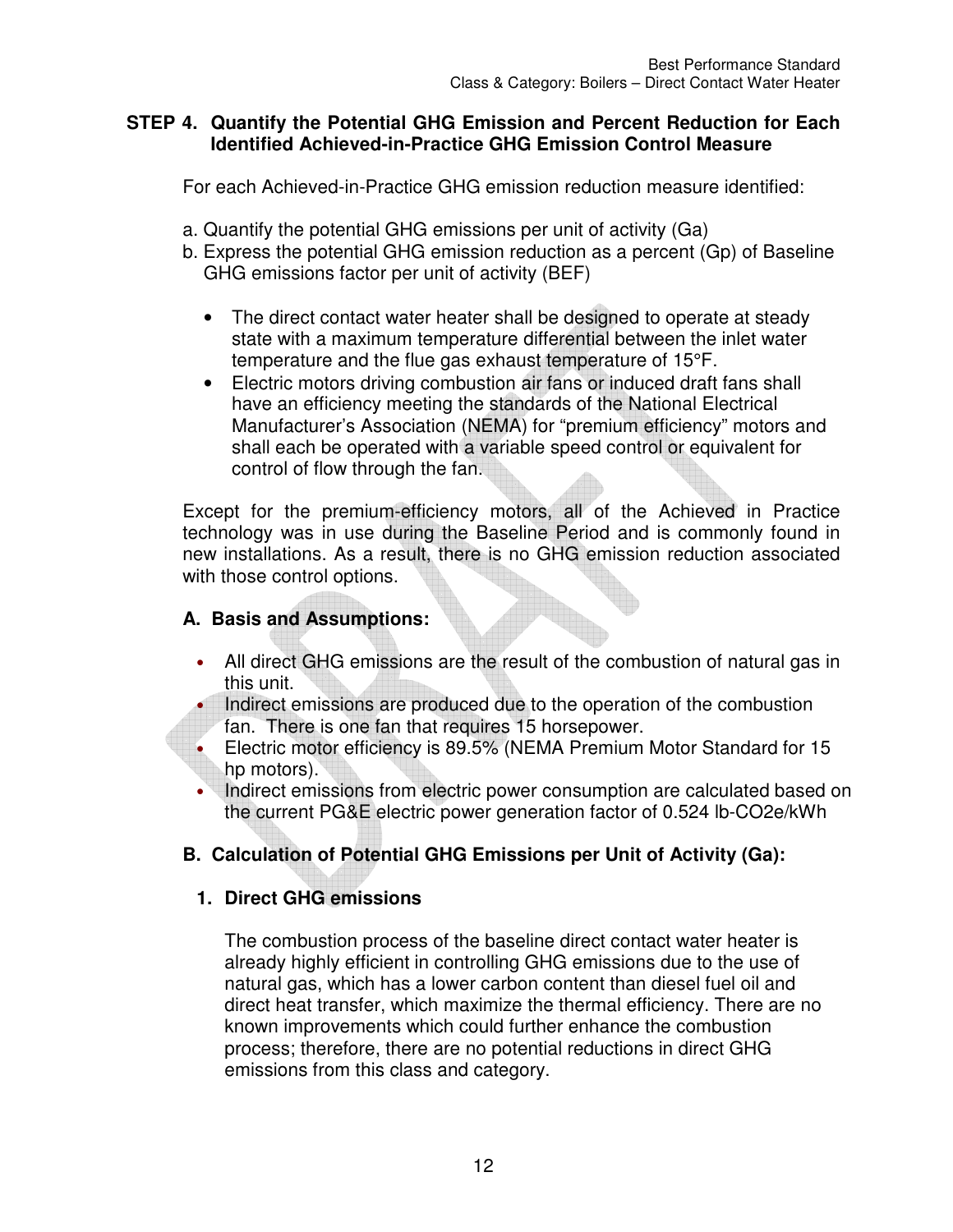The GHG emissions from the burning of natural gas were calculated assuming the maximum burner firing rate and using the following formula:

Direct GHG = 18.0 MMBtu/hr x 117 lb-CO<sub>2</sub>e/MMBtu  $= 2,106.0$  lb-CO<sub>2</sub>e/hr

## **2. Indirect GHG Emissions**

The baseline units were constructed prior to the promulgation of high efficiency (Premium Efficiency) standards for electrical motors. Use of the newly developed Premium Efficiency motors to power the oven fans will reduce the indirect GHG emissions from electrical power generation by providing more horsepower output for every kilowatt input.

The GHG emissions from the production of electricity of the power for the motors were calculated using the following equations, assuming the use of Premium Efficiency motors:

 $kW/hr = hp/hr \times 0.7457 kW/hp \times (1/efficiency)$  $lb$ -CO2e/hr = kW/hr x 0.524 lb-CO2e/kWh

Indirect GHG = 15 hp x 0.7457 kW/hp x  $(1 \div 89.5\%)$  x 0.690 lb-CO2e/kWh Indirect GHG = 8.6 lb-CO2e/hr

**3. Total GHG Emissions (Direct emissions + Indirect emissions)** 

 $G_a = (2,106.0 + 8.6)$  lb $\cdot$ CO<sub>2</sub>e/hr  $G_a = 2,114.6$  lb $\cdot$ CO<sub>2</sub>**e**/hr

**C. Calculation of Potential GHG Emission Reduction as a Percentage of the Baseline Emission Factor (Gp)** 

 $G_p = (BEF_{total} - G_{a Total}) \div BEF_{Total}$  lbs/MMBtu  $Gp = (2,115.0 - 2,114.6) \div 2,115.0 = 0.00019$ 

**Gp = 0.02 %** 

#### **STEP 5. Rank all Achieved-in-Practice GHG emission reduction measures by order of % GHG emissions reduction**

Based on the calculations presented in Section II.4 above, the Achieved-in Practice GHG emission reduction measures are ranked in the table below: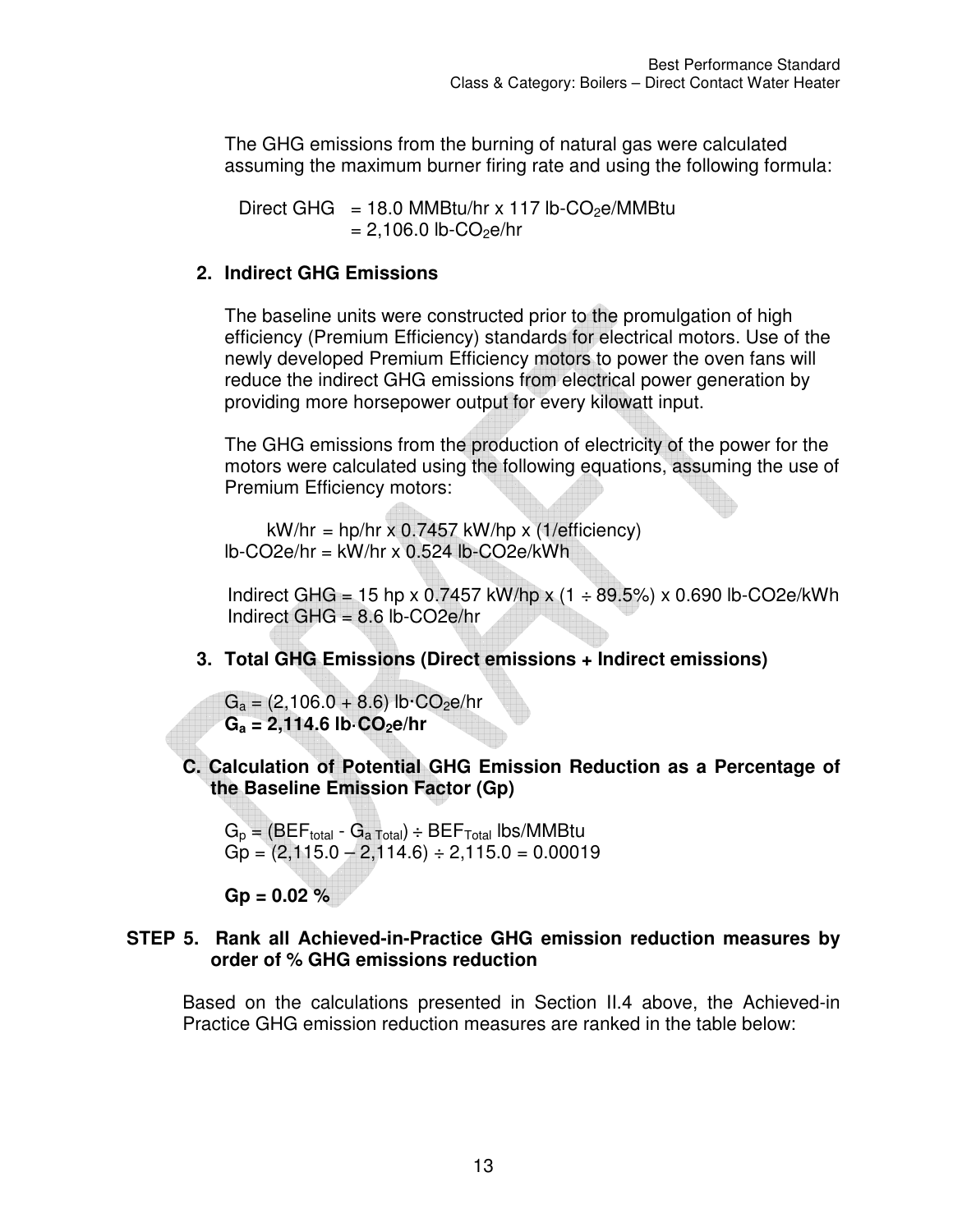| Table 5<br><b>Ranking of Achieved-in-Practice GHG Emission Control Measures</b> |                                                                                                                                                                                                                                                                                                                                                                                                                                                                                                                                                                                                                                                                     |                                                                                                          |                                                                                                                                               |
|---------------------------------------------------------------------------------|---------------------------------------------------------------------------------------------------------------------------------------------------------------------------------------------------------------------------------------------------------------------------------------------------------------------------------------------------------------------------------------------------------------------------------------------------------------------------------------------------------------------------------------------------------------------------------------------------------------------------------------------------------------------|----------------------------------------------------------------------------------------------------------|-----------------------------------------------------------------------------------------------------------------------------------------------|
| <b>Rank</b>                                                                     | <b>GHG Control Measures</b>                                                                                                                                                                                                                                                                                                                                                                                                                                                                                                                                                                                                                                         | <b>Potential GHG</b><br><b>Emission per Unit</b><br>of Activity $(G_a)$<br>(Metric Ib-<br>$CO2e/MMBtu$ ) | <b>Potential GHG</b><br><b>Emission</b><br><b>Reduction as a</b><br>Percentage of the<br><b>Baseline</b><br><b>Emission Factor</b><br>$(G_p)$ |
| 1                                                                               | The direct contact water heater shall be natural<br>gas-fired and<br>designed per the following<br>criteria:<br>1. The unit shall be designed to operate at<br>maximum firing rate with a temperature<br>differential between the flue gas exhaust<br>and the inlet water not exceeding 15°F.<br>And<br>2. Electric motors driving combustion air fans<br>or induced draft fans shall have an<br>efficiency meeting the standards of the<br><b>National Electrical Manufacturer's</b><br>Association (NEMA) for "premium<br>efficiency" motors and shall each be<br>operated with a variable speed control or<br>equivalent for control of flow through the<br>fan. | 2,114.6                                                                                                  | 0.02%                                                                                                                                         |

## **STEP 6. Establish the Best Performance Standard (BPS) for this Class and Category**

For Stationary Source Projects for which the District must issue permits, Best Performance Standard is – "For a specific Class and Category, the most effective, District approved, Achieved-In-Practice means of reducing or limiting GHG emissions from a GHG emissions source, that is also economically feasible per the definition of achieved-in-practice. BPS includes equipment type, equipment design, and operational and maintenance practices for the identified service, operation, or emissions unit class and category".

Based on the definition above and the ranking of evaluated technologies, Best Performance Standard (BPS) for this class and category is determined as: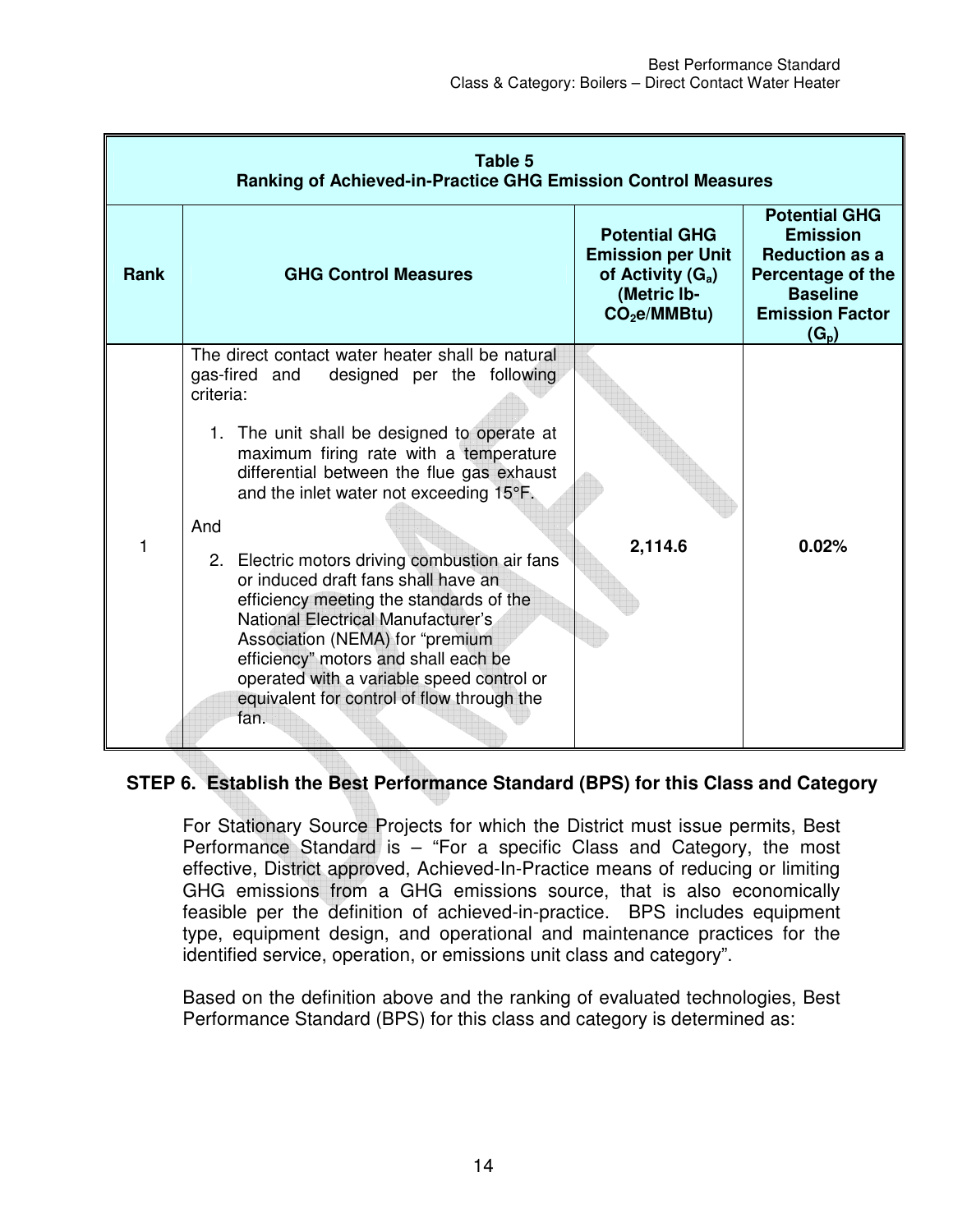### **Best Performance Standard for Direct Contact Water Heaters**

**The direct contact water heater shall be natural gas-fired and designed per the following criteria:** 

**1. The unit shall be designed to operate at maximum firing rate with a temperature differential between the flue gas exhaust and the inlet water not exceeding 15°F.** 

**And** 

- **2. Electric motors driving combustion air fans or induced draft fans shall have an efficiency meeting the standards of the National Electrical Manufacturer's Association (NEMA) for "premium efficiency" motors and shall each be operated with a variable speed control or equivalent for control of flow through the fan.**
- **STEP 7. Eliminate All Other Achieved-in-Practice Options from Consideration as Best Performance Standard**

*No other Achieved-in-Practice options were identified.* 

## **VII. Appendices**

Appendix 1: District's Public Notice of Intent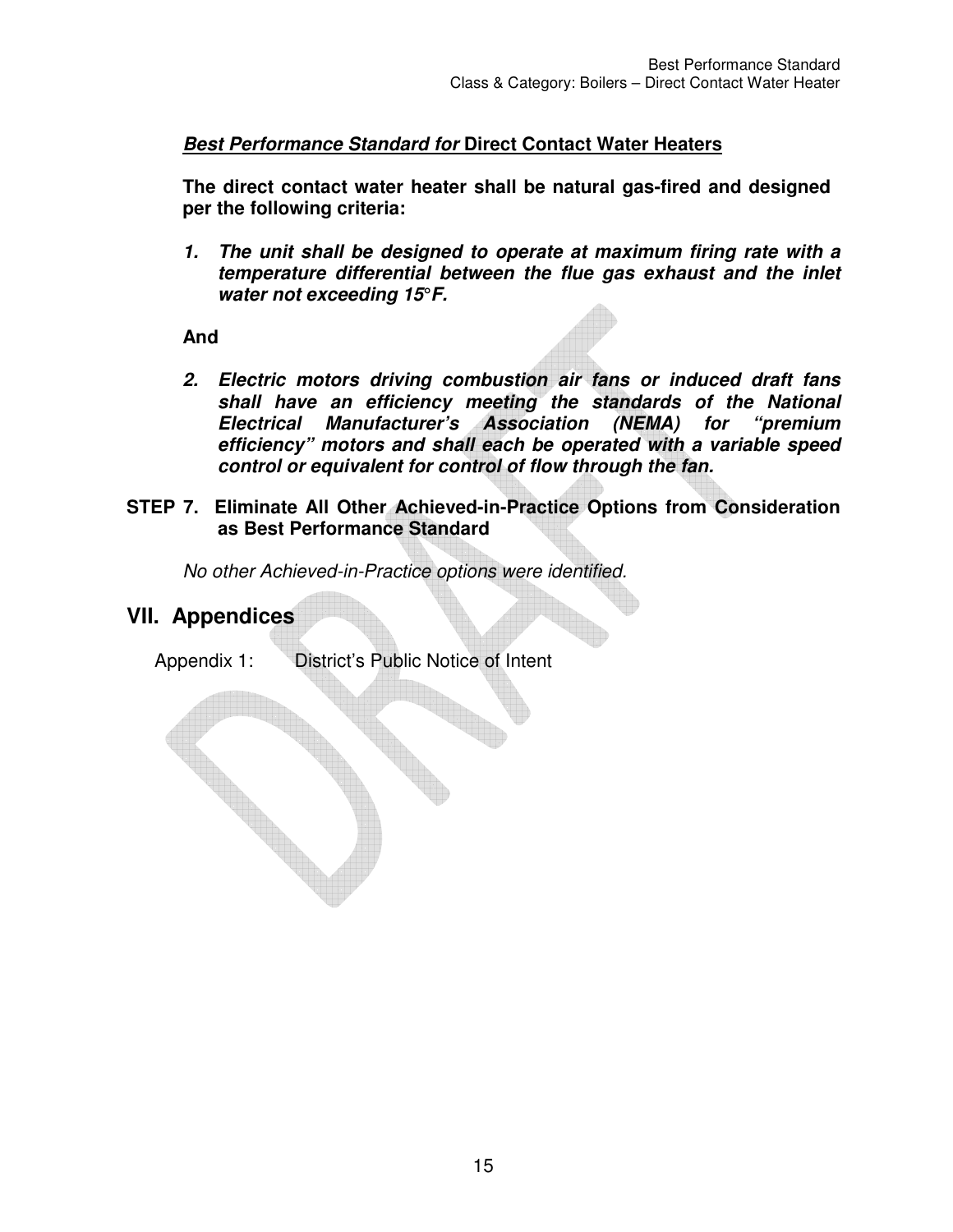# **Appendix 1**

# **District's Public Notice of Intent**

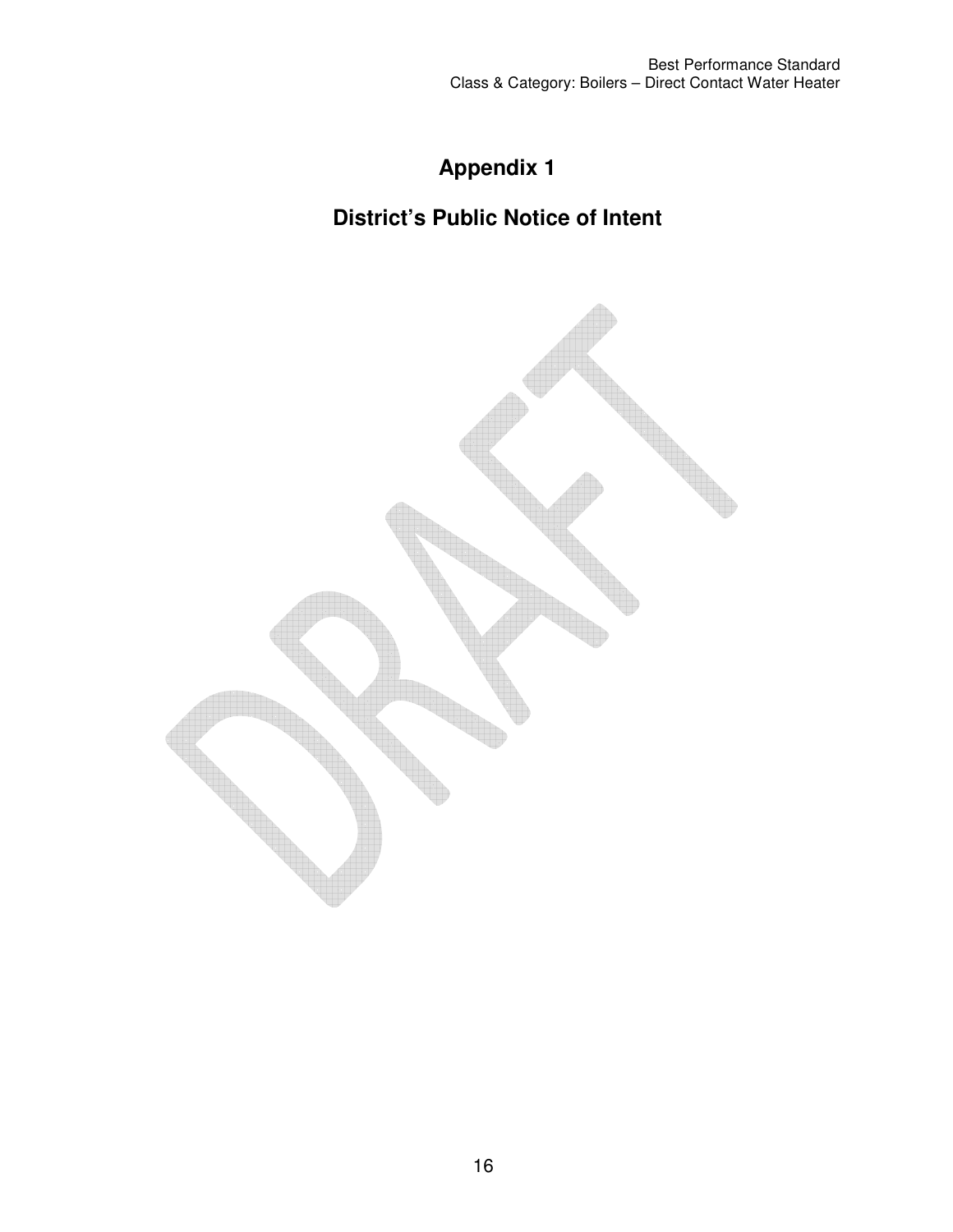



# **Notice Of Development Of Best Performance Standards**

NOTICE IS HEREBY GIVEN that the San Joaquin Valley Air Pollution Control District solicits public comment on development of Best Performance Standards for the following Stationary Source class and category of greenhouse gas emissions:

## **Boilers - Direct Contact Water Heater**

The District is soliciting public input on the following topics for the subject Class and Category of greenhouse gas emission source:

- Recommendations regarding the scope of the proposed Class and Category (Stationary GHG sources group based on fundamental type of equipment or industrial classification of the source operation),
- Recommendations regarding processes or operational activities the District should consider when establishing Baseline Emissions for the subject Class and Category,
- Recommendations regarding processes or operational activities the District should consider when converting Baseline Emissions into emissions per unit of activity, and
- Recommendations regarding technologies to be evaluated by the District, when establishing Best Performance Standards for the subject Class and Category.

Information regarding development of Best Performance Standard for the subject Class and Category of greenhouse gas emission source can be obtained from the District's website at http://www.valleyair.org/Programs/CCAP/CCAP idx.htm.

Written comments regarding the subject Best Performance Standard should be addressed to Jesse A. Garcia by email, jesse.garcia@valleyair.org, or by mail at SJVUAPCD, 1990 East Gettysburg Avenue, Fresno, CA 93726 and must be received by October 8, 2012. For additional information, please contact Jesse A. Garcia by e-mail or by phone at (559) 230-5918.

Information regarding the District's Climate Action Plan and how to address GHG emissions impacts under CEQA, can be obtained from the District's website at http://www.valleyair.org/Programs/CCAP/CCAP idx.htm.